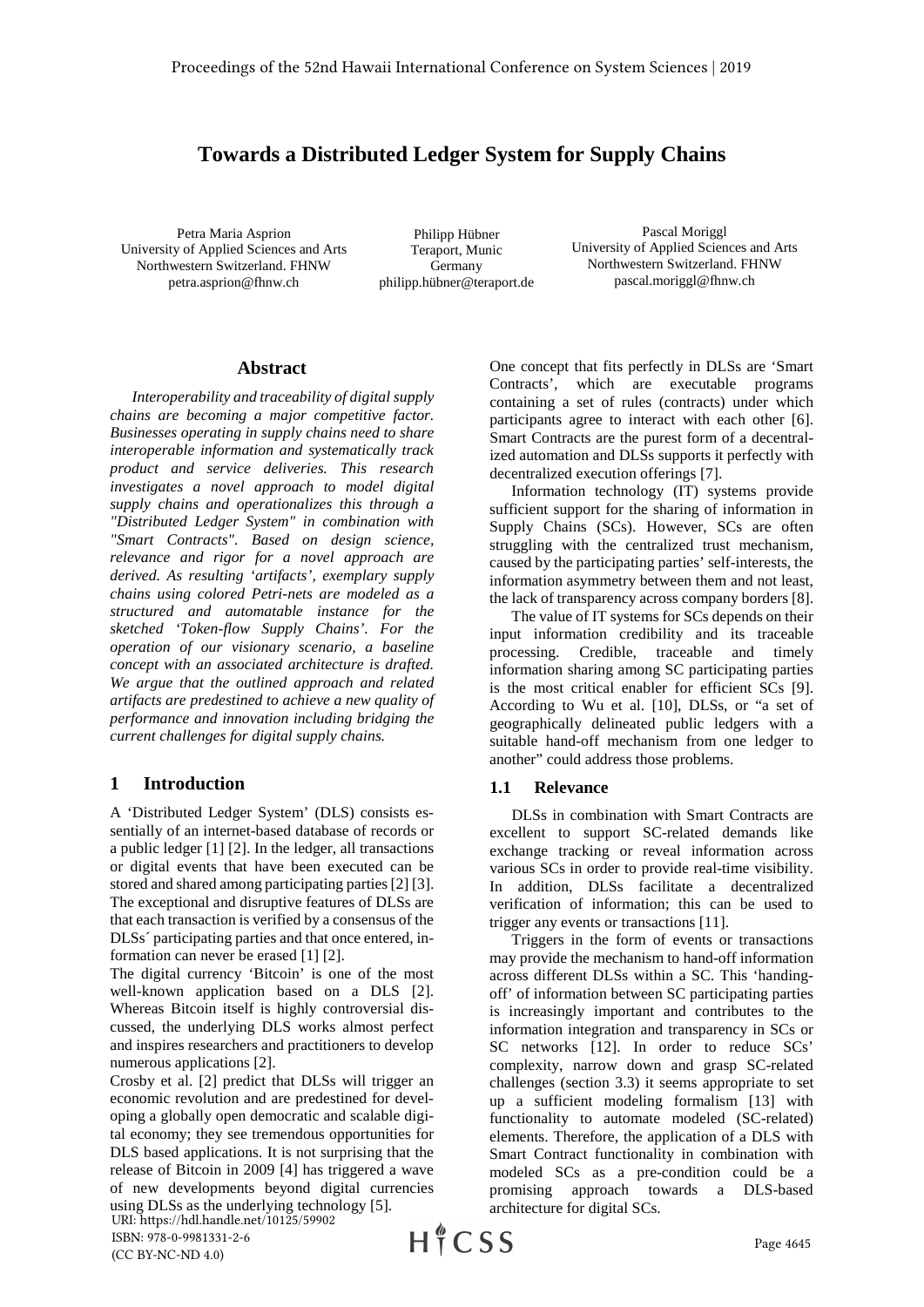# **1.2 Objectives**

The potential of DLSs in combination with Smart Contracts is already recognized in research and practice, for example from [14] [15] [16]. It is predicted that Smart Contracts will gain a remarkable speed in the SC industry [15].

Our objective is to outline the relevance, opportunities and an exemplary operation model of digital SCs based on DLSs. To this end, we sketch how a modeling formalism can be used to create digital SCs which in turn can be operated on DLSbased 'Token-flow Supply Chains' (in the following abbreviated with 'token-flow SCs').

# **1.3 Methodology**

Our research process started with three research questions: (1) how can we accelerate digital SC integration with DLSs (as outlined in section 1.1), (2) how will a modeling formalism support this integration and (3) how could a first rough prototypical architecture look like?

To answer the questions we used design science as a method [17], which considers both rigor and relevance of the results. According to [17] the development of an artifact, in our case, a prototypical concept is embedded into circles of empirical and theoretical validation and improvements. In the center of the three recommended cycles is the 'design cycle' considering the iterative design of the artifact. The other one, the 'relevance cycle' bridges the contextual environment of the research that needs to be considered with the design activities that are occurring in the 'design cycle'.

The next one, the 'rigor cycle' connects the 'design cycle' with the knowledge base, the scientific foundations. To converge the latter, we used an iterative approach for a systematic literature analysis based on the recommendations of [18] [19]. During the iterative steps of our analysis, we focused on scientific databases, mainly on Web of Science (all journals) and Google Scholar (top journals). We enriched our findings by adopting practical experience from whitepapers or blogs. The main queries we used were 'Distributed Ledger' and 'Blockchain' combined with 'Smart Contracts' plus 'Supply Chain' or 'Logistics' in combination with 'digital', 'management', 'challenges', 'issues', and 'architecture'.

The 'relevance cycle', which bridges research results to the research environment, was driven by our focus on business challenges/issues in context of SCs and derived from literature. Another proof of relevance - the application of the designed artifacts in an appropriate environment that provides empirical validation and further changes needs, will be considered in the next round of the cycle and will be part of our future research. The 'rigor cycle' is the key to accepting the research results in the academic community; it serves research contributions to the

knowledge base. In our research, this will be the exemplary modeled SCs as an input for DLS-based token-flow SCs and an associated baseline architecture. Both provide the foundation for further research on the use of DLS to improve/accelerate SCs and releated processes.

The remainder of the paper is structured as follows. We discuss, based on literature, key concepts and characteristics of DLSs (chapter 2). After that, relevant concepts and integration perspectives of SCs are compiled (chapter 3). The need of modeling SCs and Petri-nets as modeling formalism/language is explained in chapter 4. Whereas chapter 5 outlines our 'vision' and provides a baseline concept for token-flow based SCs, which can be integrated in a DLS. Chapter 6 concludes and shows further research intentions.

# **2 Distributed Ledger Systems**

In this chapter, we discuss the basic concepts of DLSs, Smart Contracts, and characteristics that are crucial for potential SC improvements.

# **2.1 Concepts**

In 2008, the foundation for DLSs was laid with an article, published under the pseudonym Nakamoto [4], with a description of an Internetbased distributed ledger, the so-called 'Blockchain', to realize the digital currency 'Bitcoin'. The blockchain is simply a ledger that can be distributed and synchronized across multiple nodes. The latter can be any electronic device that is connected to the internet and as such has an Internet Protocol (IP) address. A node supports any network by maintaining a copy of the Blockchain and, in some cases, of the process transactions [4].

Every transaction that occurred could be stored in this ledger with the advantage of complete transparency for the participating parties [20]. The principal idea of Bitcoin [4] is the absence of a central trust instance, which was mandatory in previous digital currency systems. With regard to the discussed digital SCs, transparency is an important characteristic for the required real-time information whereas the absence of intermediary actors is also useful with regard to efficiency and cost reduction [9] [8].

Bitcoin-like DLSs support a consensus process: the 'proof of work' (PoW) [4] [20]. With PoW, specific network nodes, called 'miners', compete against each other to solve a cryptographic puzzle [21]. The fastest solver is allowed to verify a set of transactions and to create a so-called 'block': a data structure, which contains the verified transactions and, among other information, the hash value of the previous block. A generated block is submitted to the network and will be attached to the existing distributed ledger. The motivation to participate in the system of PoW is monetary: the solver gets a specific reward (in Bitcoin) for creating a new block.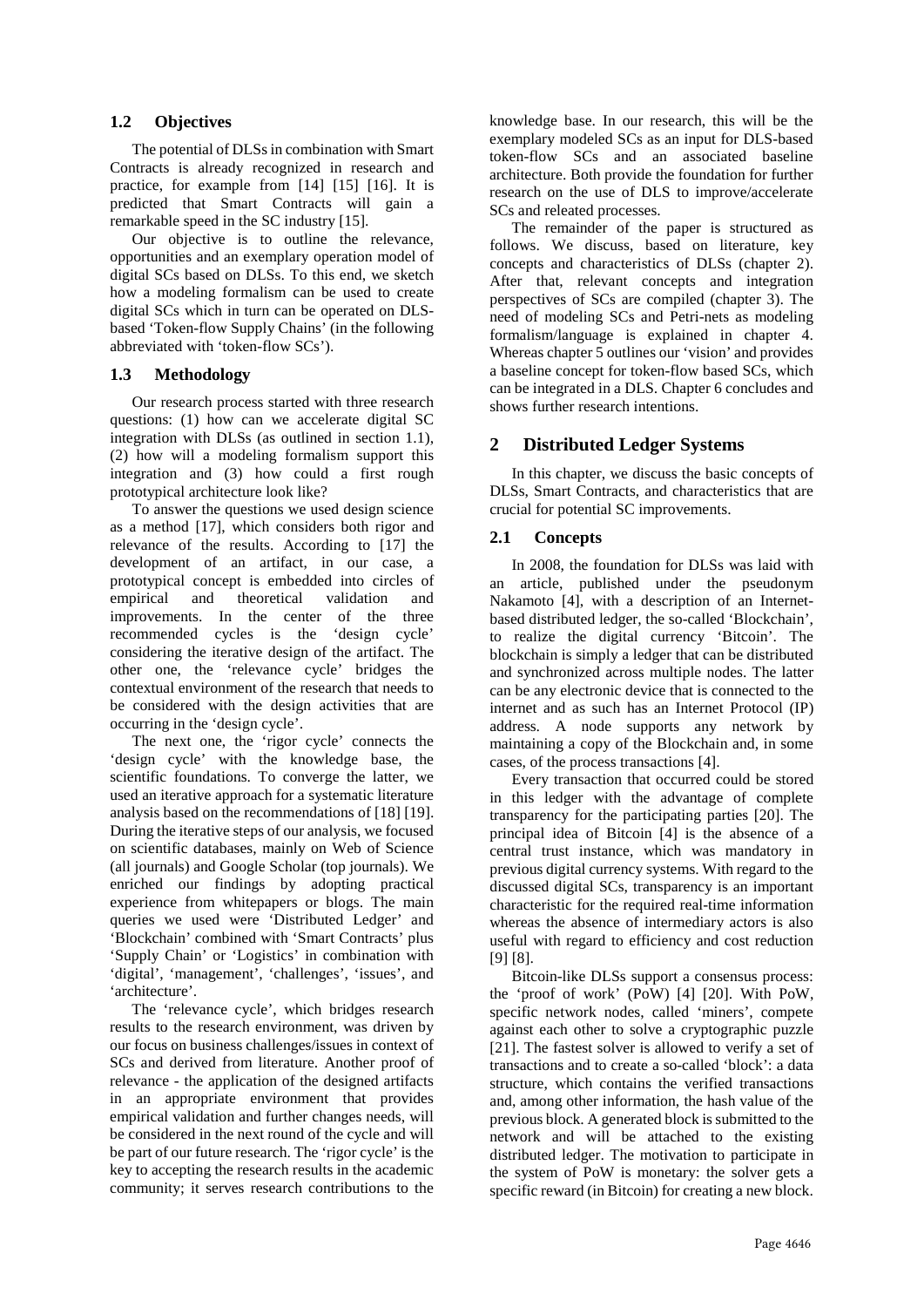DLSs can be divided into two essential paradigms: 'permissionless' or 'permissioned'. There are still some others like 'federated', 'public' or 'private'. The DLSs discussed so far can be characterized as permissionless, which means that they are publicly accessible; the structure is decentralized - without any central instance or intermediates. Two unique properties mark these DLSs: first 'trustlessness', which means that the participating parties do not need to trust a central control instance, but can only rely on the technical infrastructure and the 'self-support' of the system [22]. The latter is monetarily incentivized for the PoW work.

The opposite paradigm is permissioned DLSs; the participating parties are known and verified by a central instance with intermediary tasks and authorized to monitor the DLS and, if applicable, initiate roll back transactions, which would be impossible in a permissionless DLSs [20]. Permissioned DLS do not require an elaborate consensus process nor an economic incentive for the self-support. This allows simpler consensus protocols that validate transactions and the creation of more performant blocks and have lower energy consumption as PoW-based systems.

A compromise between permissionless and permissioned DLSs is a 'federated DLS' that operates under the leadership of certain participants supervised by a consensus process [22]. Compared to permissionless DLSs, a consortium DLS is hardly affected by high-energy consumption or even scalability issues [22].

# **2.2 Smart Contracts**

Advanced DLSs provide functionality to deposit 'autonomous' software agents or programming codes, so-called Smart Contracts, that can be automatically enforced without asking a or relying on a trusted authority [6] [23] [24]. This way, a DLS acts as a virtual computing machine, transferring transaction system properties to the execution of software; thus, DLSs provide a perfect infrastructure for Smart Contracts [23].

The term Smart Contract is commonly used with two different orientations [25]: (1) Operational - as programming code typically (but not necessarily) executed on a DLS; the term 'contract' indicates that the programming code performs quasi-contractual conditions and control assets. (2) Legal – as subject terms of the contract(s), which can be described in software. A common platform for executing Smart Contracts is 'Ethereum' [14], which includes a suitable (turing-complete) programming language. The latest – as code - can be executed on the DLSs via replication – each node executes the Smart Contract code stored on the ledger, which results as a negative consequence in a bad performance. Furthermore, Smart Contract code execution is guaranteed by mutually distrusting nodes [14] and the initial creator or any participant parties are not

enabled to influence the content or the execution of the contract once it has been established [24].

# **2.3 Characteristics**

To understand the difference between traditional databases and a DLS, it is worth discussing essential characteristics of DLSs. We chose three examples that we consider as important; the order reflects their importance from our point of view:

(1) Integrity: the use of cryptographic methods and consensus processes makes a permissionless DLS quasi-immutable. It is nearly impossible to alter the stored information without being detected. In a PoW consensus, attackers would need to control over 50% of the networks computing power [26]. The inherent immutability provides the high data integrity; transactions cannot be counterfeited or manipulated after being accepted by the consensus process and transmitted to the DLS. Although data integrity is a highly desired property, it can be a disadvantage because incorrect Smart Contracts cannot be reversed and must be accepted 'as is' by the participating parties. In addition, data protection regulations like the European General Data Protection Regulation (GDPR) could have an impact because of the personal right to be forgotten which needs to be clarified. In addition, it must not be concealed that due to their similarity to centralized systems or traditional databases, permissioned or consortium DLSs do not have a specific advantage regarding integrity since nodes in such systems can readily agree to alter existing information [26].

(2) Decentralization: the risk of a central point of failure (in comparison to traditional databases) is eliminated; if one network node breaks off, other participants will keep the system running. This makes a DLS highly fault-tolerant and resilient [3]. Furthermore, no (third-party) intermediates are necessary; this reduces the related (third-party) risks and offers space for cost savings. Both are relevant features in the context of digital SCs challenges.

(3) Transparency: is a huge benefit of DLSs; they enable transactions to be tracked and evaluated for a wide range of questions. However, from a critical view, for permissionless DLSs, the assurance of personal privacy is still not solved and remains serious issue [20].

Overall, DLSs offer promising characteristics; the highlighted ones above give an impression about the manifold application possibilities.

But, there are also critical characteristics that should be considered [1]: to name some, for example DLSs latency and scalability under-performs significantly compared to traditional databases; this means the execution of Smart Contracts on DLSs could be extremely slow and therefore expensive. Besides, there are potential security threats with respect to permissionless DLSs as well as already mentioned potential areas of conflicts between transparency and personal privacy.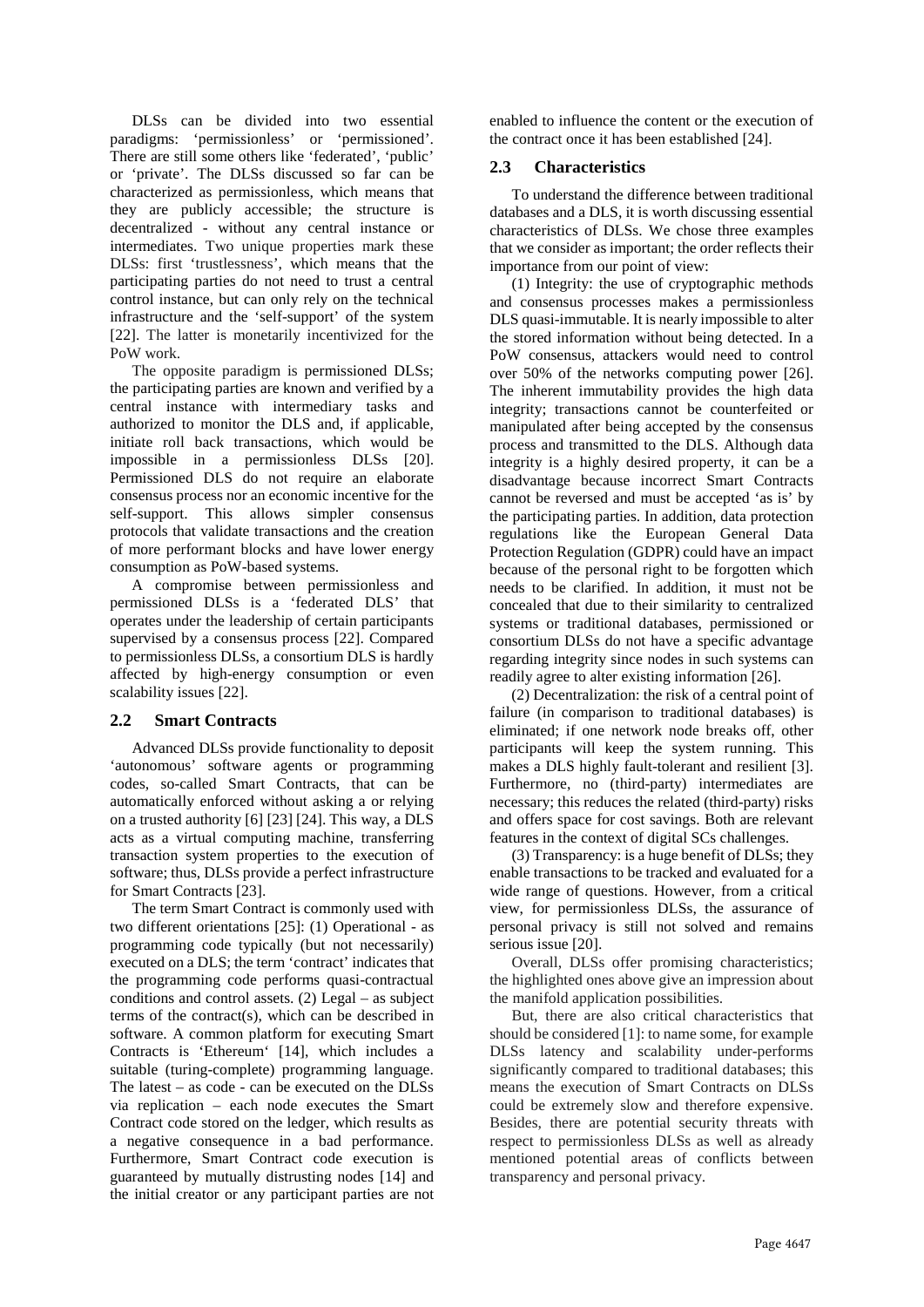#### **3 Supply Chains**

In this chapter, we discuss basic concepts, the architecture of SCs, and scenarios where DLSs could provide promising advantages.

#### **3.1 Concepts**

A SC "consists of all stages involved, directly or indirectly, in fulfilling a customer request" [27]. It includes all actors from pre-suppliers up to end customers. Multiple exchanges occur between involved actors, like an exchange of raw materials, products, information, and payments [28].<br>Fundamental SC structures are

Fundamental SC structures are either 'convergent', 'divergent', 'conjoined' or 'network' [29]. Convergent stands for assembling sub-products to a final product; divergent means that one supply turns into different sub-products; conjoined is the combination of a convergent and a divergent SC structure; the network structure does not fall into any of the preceding three structures [29].

Information and material in these SC structures can flow in different operational directions. Figure 1 shows a tiered SC according to a conjoint SC structure with distribution. Widespread internet access and the availability of mobile devices both have a substantial impact on information flows between SC actors and their trust in the underlying data [30].

The integration of different information layers (e.g., network-, organization-, physical-, financial-) into one value-creating ecosystem is aspired to and transforms traditional SCs into digital SCs [31]. The information flow of products along SCs is comparable with a discrete event system: the system has discrete states and is event-driven, whereas the asynchronous discrete events drive the evolution of the states over time. The SC environment determines the state of the SC object [32].

correct locations in time to minimize system costs while meeting service level requirements [34].

One concept to depict and track physical products in the digital world is 'digital twins'. These are digital replica of physical assets. A digital twin in our experimental scenario is a serialized, distinguishable product, which represents the asset that passes the discrete states when defined events trigger the state evolution [30]. The state of a digital twin is always depending on asynchronous discrete events. Technically, instead of a product, a system asset could be for example a supplier, a third-party logistics company, a truck, an order or a storage.

## **3.2 Architecture**

The architecture of a digital SC consists of hardand software, which enable systems or participating parties to collect and exchange data. A hardware example could be an on-/offline product sensor or more broadly a 'Cyber-Physical System' (CPS) reporting for example temperature data to the relevant actors during transportation. Software examples are automated decisions or execution software based on temperature sensor logs that trigger decisions, actions or information.

With the growing impenetrability and complexity of SC networks, such information provides the actors involved the confidence they need. Thus, both the data provenance, as well as data integrity can be largely guaranteed [35].

For the application of DLSs in SC networks there are both supporting and critical opinions: Kaijin et al. [34] propose for example a double SC structure to solve identified issues of decentralized agricultural business resources in China; the proposed architecture relies on a single Smart Contract balancing the transactions between suppliers, SC network, Blockchain-network, and demanders. Rodriguez et al. describe a SC network



*Figure 1. Conjoint Supply Chain Structure*

An Information System (IS) for digital SCs should be able to analyze SC states, provide current information to all network participants and facilitate decision-making.

The underlying architecture should be developed to be able to manage for example data sources from sensors, integrate third-party data or accumulate information in near time [33]. The IS should efficiently integrate suppliers, manufacturers, warehouses, and stores to produce goods and distribute them in the desired quantities, to the

based on an architecture with three layers, namely user, network, and sensors. The architecture utilizes user-generated data, enriched through sensors, and stored in a network (cloud). This architecture facilitates solutions for SC functions like automated system feedbacks, demand predictions, routing optimization, production planning or machine failure predictions. These SCs could be their own participating party as (one) role in a SC network [30]. Wüst and Gervais [1] throw a rather critical look at the DLSs application for SCs: in their model, it is central that if there is a constantly online trusted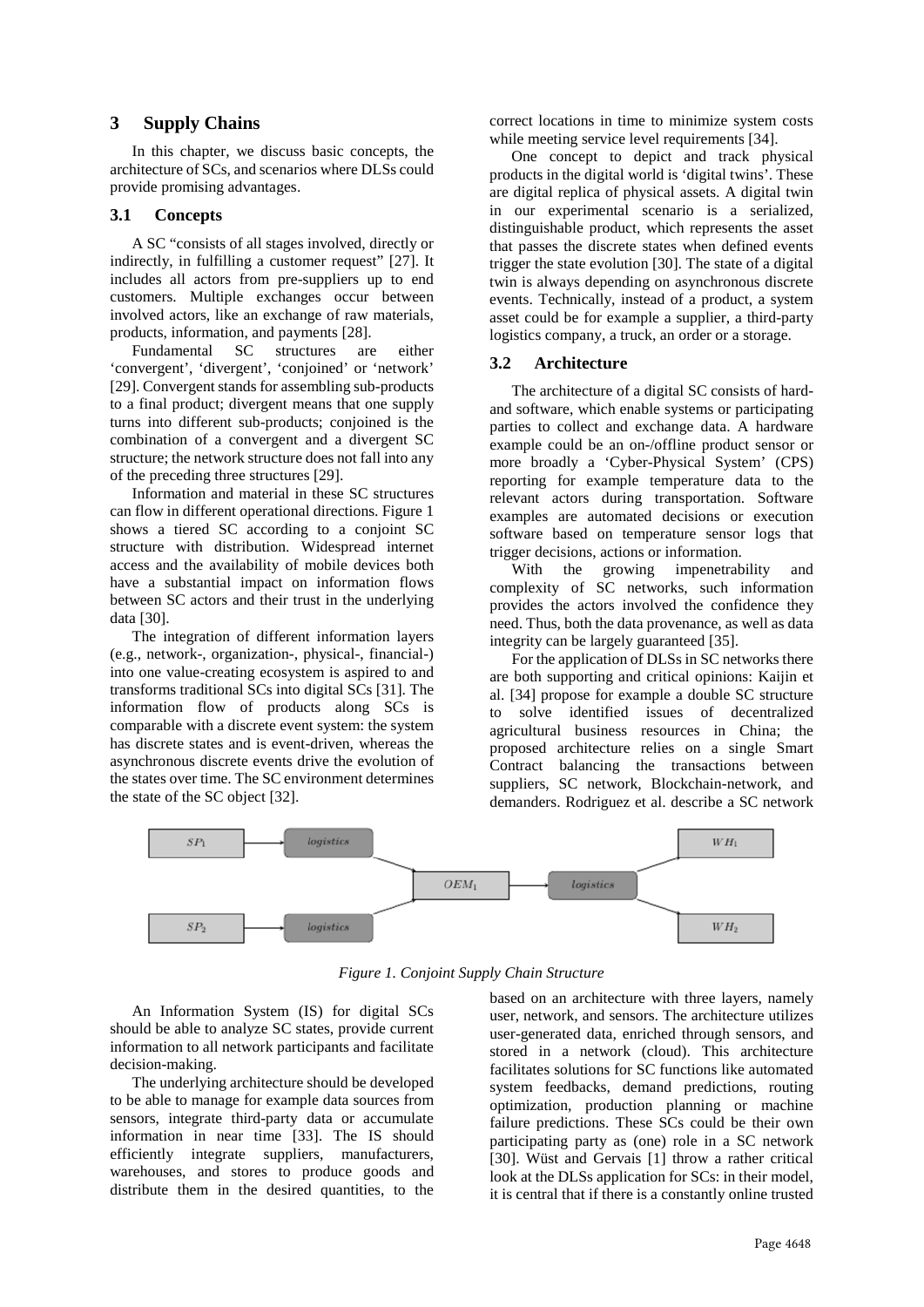third party, the user will have to choose the trusted third party over a distributed-ledger system [1]. The authors state that the requirements for a demanddriven SC are more in line with the already known benefits of a DLS, but for supplier-driven SCs, the benefit comparing a DLS to a traditional, centralized database cannot clearly be distinguished. However, the immutable ledger records provide a solution for a reasonable audit trail.

#### **3.3 Challenges**

We know that macro trends, such as digitalization and globalization increase the complexity in SCs; others result from striving for efficiency and lower operating costs. Business models like lean manufacturing or just-in-time also place high demands and expectations on digital SCs. Therefore, we will discuss a few selected challenges that may be mitigated or abolished by using our token-flow based SCs based on DLSs.

The homogeneity of data and technology is crucial to integrate data from multiple sources for the effectiveness of digital SCs. There are substantial hurdles to overcome to achieve this because of the incompatibility of ISs and data formats: heterogeneity of data semantics and obsolesce of technology [35].

SC visibility is crucial in order to enable actors to predict demands and optimize supply as well as inventory levels. It is important, to predict/find anomalies, avert them and be able to enhance supplier accountability for example to ensure ontime delivery. Reasons for the weaknesses of invisibility are complex, but often triggered by noninterconnected systems and processes, low data accuracy, quality, or harmonization [36].

A disruption at some point in the SC is not limited to its occurrence, but it causes 'ripple effects'. Competitive business models require that companies need to deliver products at highly regular times while the demand can quickly increase or decrease. In turn, sudden demand changes trigger 'bullwhip effects', which are related to these requirements and similar to ripple effects; a small change in demand can cause increasing swings in inventory and afterwards in the SC network. These swings can cause higher costs or longer delivery times [37].

Overall, the challenges in digital SCs are similar to those that occur in the context of 'Industry 4.0', a term given to the automation and data exchange trend in manufacturing [38]. Currently, there is ongoing research focused on the pillars of Industry 4.0 (e.g., CPS, Internet of Things); researchers predict that future products and services will be flexibly connected via the Internet and/or via DLSs to guarantee various requirements such as consistency and connectivity [39]. Our visionary token-flow SCs are drafted to support such future scenarios focused on SCs.

## **4 Modeling Supply Chains**

This chapter introduces SC modeling and explains extended Petri-nets – as an appropriate modeling formalism, which can be used, instantiated and executed by DLSs.

#### **4.1 Concepts**

For SCs, two modeling concepts are common: (1) discrete event systems and (2) differential equation systems (DESs) [13]. Models based on the first concept deal with operational level events (e.g., warehouse management, material handling, logistics routing) while DESs are sufficient to abstract SCs to continuous models. The latter are mainly relevant for strategic (long-term) decision-making [40], whereas the first concept is appropriate for simulating detailed relations of SCs.

#### **4.2 Colored Petri-nets**

Petri-nets are appropriate to model SCs [13] they enable the automation-based formalization of discrete event systems and the simulation of concurrent/asynchronous processes [41].

Petri-nets can be described as a directed bipartite graph consisting of two kinds of nodes: place and transition. Arcs connect transitions with places or vice versa. Arcs are weighted with positive integers. Places may contain markings. A transition T fires if an input place of  $T$  contains at least  $w(p,t)$  markings, where  $w(p,t)$  is the weight of the arc from p to t.

The firing removes  $w(p,t)$  tokens from each input place p of t and adds w(p,t) to each output place p. Petri-nets can be extended with distinct markings to so-called Colored (CP)-nets. Markings are elements of sets. Arcs and places are associated with these sets; transitions can destroy and produce markings from different sets.



*Figure 2. Colored Petri-net (CP-net)*

Figure 2 shows a CP-net. The places P1, P2 and P3 extended with the disjunct sets Q, R, and S. Markings of P1 are  $q \in Q$ , P2 are  $r \in R$  and P3 are s ∈S. If two Q-markings are at P1, T1 fires and puts one R marking on P2 and one S marking on P3.

The limitation of Petri-nets regarding the distinctness of markings can be bypassed by using CP-nets. The latter can be used for both formalizing the relations in SCs and as a technological basis for a DLS. In this respect, a distinctive marking can be implemented as a transferable token within a DLS. Therefore, CP-nets can be used to create aggregated models of SCs, which in turn can act as input for DLS-based SCs.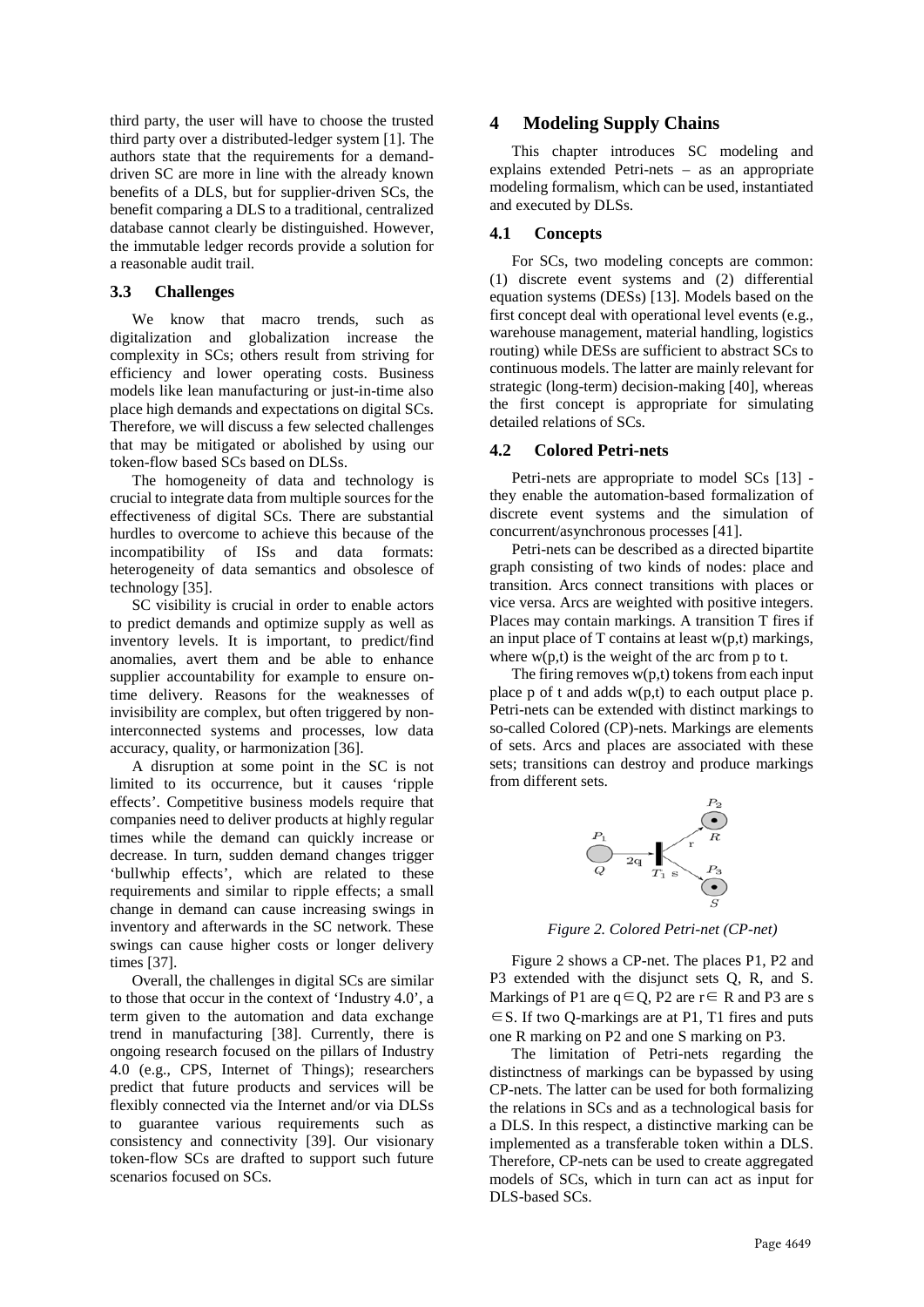A simplified approach to model SCs is to represent them as directed graphs. For example, a graph node stands for a SC stakeholder, while edges depict the flow of goods and information between actors (in the edge direction). Financial flows can be modeled as reversed edges between nodes.

We call this graph model 'SC network graph' because it models the structure of a SC network and the direction of the different flows. This graph with its characteristics could be easily extended to CPnets, which in turn allow both richer modeling and instantiation on DLSs.

For this, stakeholder-nodes of the SC network graphs need to be replaced by CP-net places, whereas directed edges of the SC network graph will be replaced with two arcs and a transition. The respective in-between product, material or financial transaction are represented by differently colored markings and arc annotations. A change in the marking configuration of a CP-net place can be referred to an SC event: the outgoing or ingoing of goods to respective SC actors.



*Figure 3. SC network graph and CP-net*

Figure 3 shows an exemplary SC network graph with a corresponding CP-net. In the graph on the left side, the suppliers S1 and S2 are connected via the material flows q and s with the stockholder OEM1.

The CP-net on the right side extends this with colored markings of the sets Q and S and the transitions T1 and T2. The approach results in a highly aggregated digital SC model indicating material flows and the ingoing and outgoing of products.



*Figure 4. SC order processing*

Figure 4 represents a CP-net with an inbound SC between SP1 and OEM1. The model shows an order processing between two actors (OEM1, SP1).

CP-nets are capable to model elements and events of SCs on a fine-grained level. SC processes can be modeled with sub-CP-nets representing more complex material flows (e.g., assembling, diversification, bundling of products). CP-net markings can be used to represent material flows within SCs and financial flows as well. For example, the arrival of goods can be linked with a payment flow in the opposite direction. Furthermore, control events like order(s) incomings/outgoings can be trace- and auditable connected.

Initially, a marking at place OO indicates an order of material m1. An o marking at OI signals an incoming order to SP1. This triggers the delivery of one m1 via transition t1, which combines m1 with the dedicated order to a token m1o. After the delivery (place MI), the transition T3 separates the order from the material and initiates the payment (place OP). The interpretation of places and markings with regard to SCs are depicted in table 1.

*Table 1. Places and markings*

| Place           | Interpretation       | Token   | Interpretation        |
|-----------------|----------------------|---------|-----------------------|
| WH1             | Warehouse1 Material1 | m1      | Material 1            |
| MO              | Material1 Outgoing   | $\circ$ | Order                 |
| ΟI              | Order Incoming       |         | Payment               |
| PI              | Payment Incoming     | mlo     | Material 1 with order |
| <sub>00</sub>   | Order Outgoing       |         |                       |
| MI              | Warehouse Material1  |         |                       |
| WH <sub>2</sub> | Warehouse2 Material1 |         |                       |
| OP              | Order Payment        |         |                       |

## **5 Token-flow Supply Chains**

This chapter sketches our 'vision' and is an associated baseline concept of how SCs based on CP-nets can be implemented into and monitored by a DLS.

#### **5.1 Vision**

We assume that CP-net models are well suited as the foundation for organizing efficient SCs by using DLSs. For this, we sketch a DLS based token-flow based system, which will be established between participating parties (SC actors).

The DLS is the underlying infrastructure for the execution of the CP-net based SCs as the digital correspondence of the physical SCs. The DLS provides the functionality to execute multiple and separated or interconnected CP-net based SCs simultaneously.

To execute CP-net based SC models on a DLS, places, and transitions will be instantiated by dedicated Smart Contracts. This way, CP-net elements (places, transitions) are addressable nodes within the DLS where both can receive and send tokens. These tokens are distinguishable [39] and correspond to colored markings in a CP-net.

A token is either a digital twin token or an 'event trigger'. A digital twin token is a representative for a physically existing good – the DLS equivalent of a digital twin. As an event trigger, we denote any external or internal event, which is not directly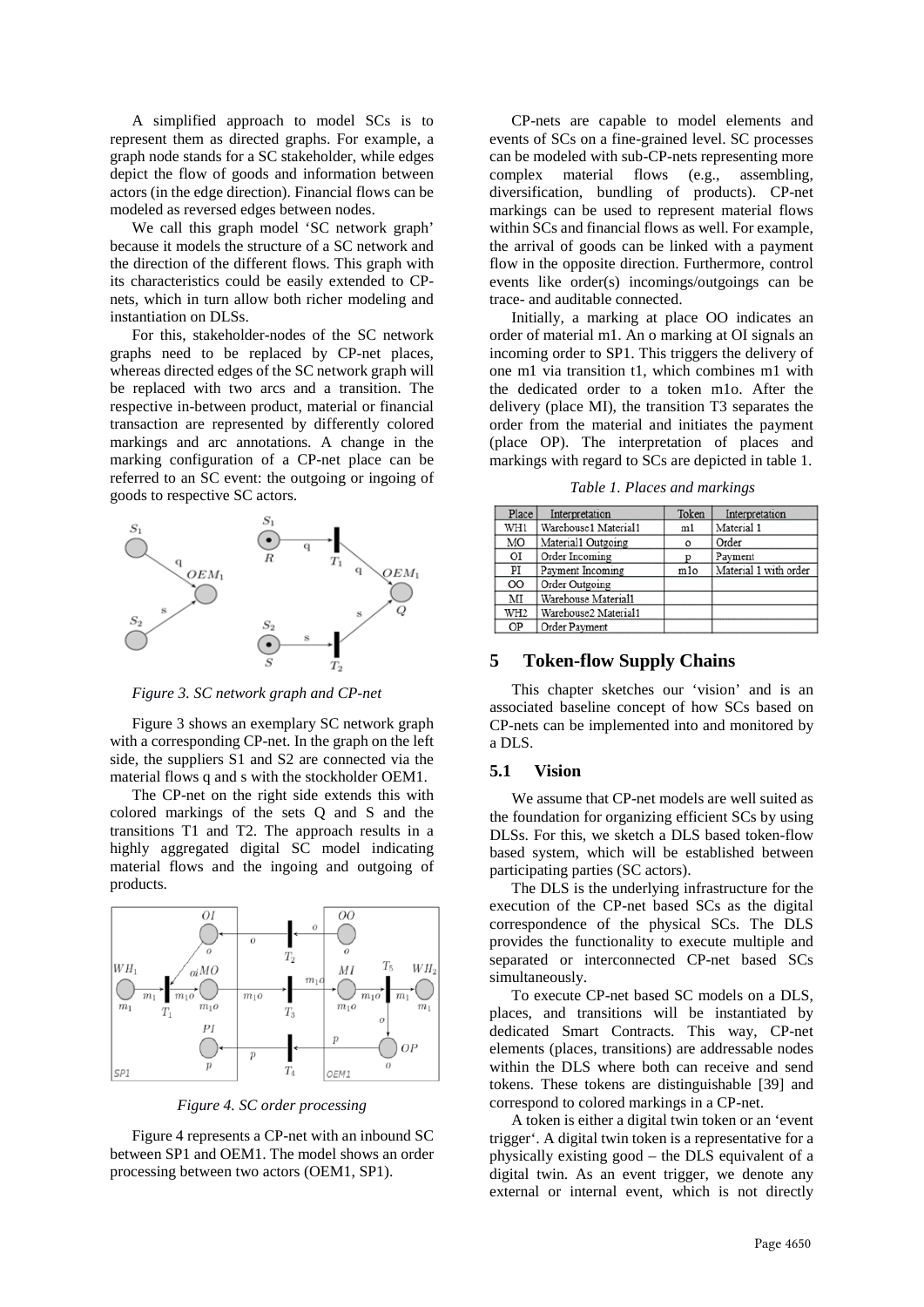associated with a physical object; therefore, it can be destroyed or created in a well-defined procedure via transitions.

Figure 4 shows these two kinds of markings: a marking in *O1* indicates an order event, while a marking in *WH1* indicates a product within a warehouse. Tokens can be enriched with additional information and documents. This way, SC-related documents can be managed implicitly by the ownership of tokens [42].

In addition, the financial flow can be integrated into the token-flow SC. For that, a trustworthy digital currency, maybe Bitcoin (?) could be incorporated. This way, the exchange between material flow and financial transactions can be managed.

A cyber-physical integration can be provided via smart property abilities: digital twin tokens are linked to clearly distinguishable physical devices using cryptographic algorithms. A device controls itself with a certain set of sensors or actors and connected to the network via DLS transactions [43].

The outlined token-flow SCs, will be able to generate various benefits for companies operating in SCs. In the following, we list some of them to show the relevance of our approach.

(1) **Information Distribution**: the main reason for bullwhip and ripple effects is the distortion of information. Information about point-of-sales orders is delayed or will not be sent to the relevant SC shareholders. Token-flow SCs will provide complete SC transparency and therefore prevent bullwhip or ripple effects.

(2) **Continuous Provenance**: all SC-related events stored on the ledger. This makes every event transparent and guarantees product or data provenance by real-time traceability; every position within the SC network can be proven through the analysis of token transformations.

(3) **Integrated Automation**: SC events can trigger processes directly with DLS transactions. For example, a CP-net place associated with any payment of an order can be triggered depending on the arrival event of the corresponding goods. This event automation is completely transparent for all SC actors.

(4) **Integrated Financial Flow**: due to the application of a stable digital currency system, financial flow management can be integrated into the DLS. Payments can be linked directly to materialflow related events (without latencies of traditional banking systems).

(5) **Integrated Document Management**: digital twins can be enhanced with documents (e.g., quality certificates, customs clearance) - an integrated management for SC documents corresponding to the physical processes can be established.

(6) **Risk Management**: the state of the SC is continuously synchronized and distributed by a DLS; this guarantees 'real-time' transparency. Furthermore, every (critical) event can be simulated (e.g., sudden demand changes) directly on the instantiated SC model and therefore risks can be quickly mitigated.

#### **5.2 Baseline Concept**

To operate our vision, an architecture needs to be drafted for the DLS. We used the design science method [17] to draft a 'baseline' architecture with five layers. The concept is explicitly created for the CP-net based SCs (section 4.3). Similar concepts dedicated to DLS or Blockchain architectures can be found in [44] and served us as an inspiration.

The five-layers architecture shown in figure 5 requires an underlining DLS, which is geared to execute Smart Contracts (see section 2.2) and includes a distributed database layer.



#### *Figure 5. Layers of a token-flow SC*

**Layer 1**, 'Distributed Data Storage' (DDS) refers to technologies/protocols (e.g., Kademila) providing data access without a centralized instance [34]. DDS is mainly used for 'peer-to-peer' file sharing [8] and can be linked with DLS transactions from layer 2. SC actors can create and encode documents for selected receivers and save them into the DDS. Documents are related to digital twin tokens, thus document management is realized implicitly by token ownership.

**Layer 2**, 'Distributed Ledger System' (DLS) refers to the underlying technical infrastructure for token-flow SCs; it is required that the DLS can execute Smart Contracts efficiently and with a lowlatent transaction processing. In addition, the DLS needs to be able to create transactional privacy with cryptographic techniques (e.g., stealth addresses, ring signatures) [45].

**Layer 3**, 'Distributed ID' refers to a decentralized identification (ID) service; it is an application of decentralized ledger technology providing authentication services for DLSs. For the token-flow SCs, it is used to identify shareholders and thereby implement the management of rights for the dynamic creation of SC model elements [46].

**Layer 4,** 'SC Models' refers to the CP-net modeled SCs and instantiate them. The following Smart Contracts should be implemented: (1) 'SCNet', (2) 'SCMarkings', (3) 'SCPlaces', (4) 'SCTransitions'.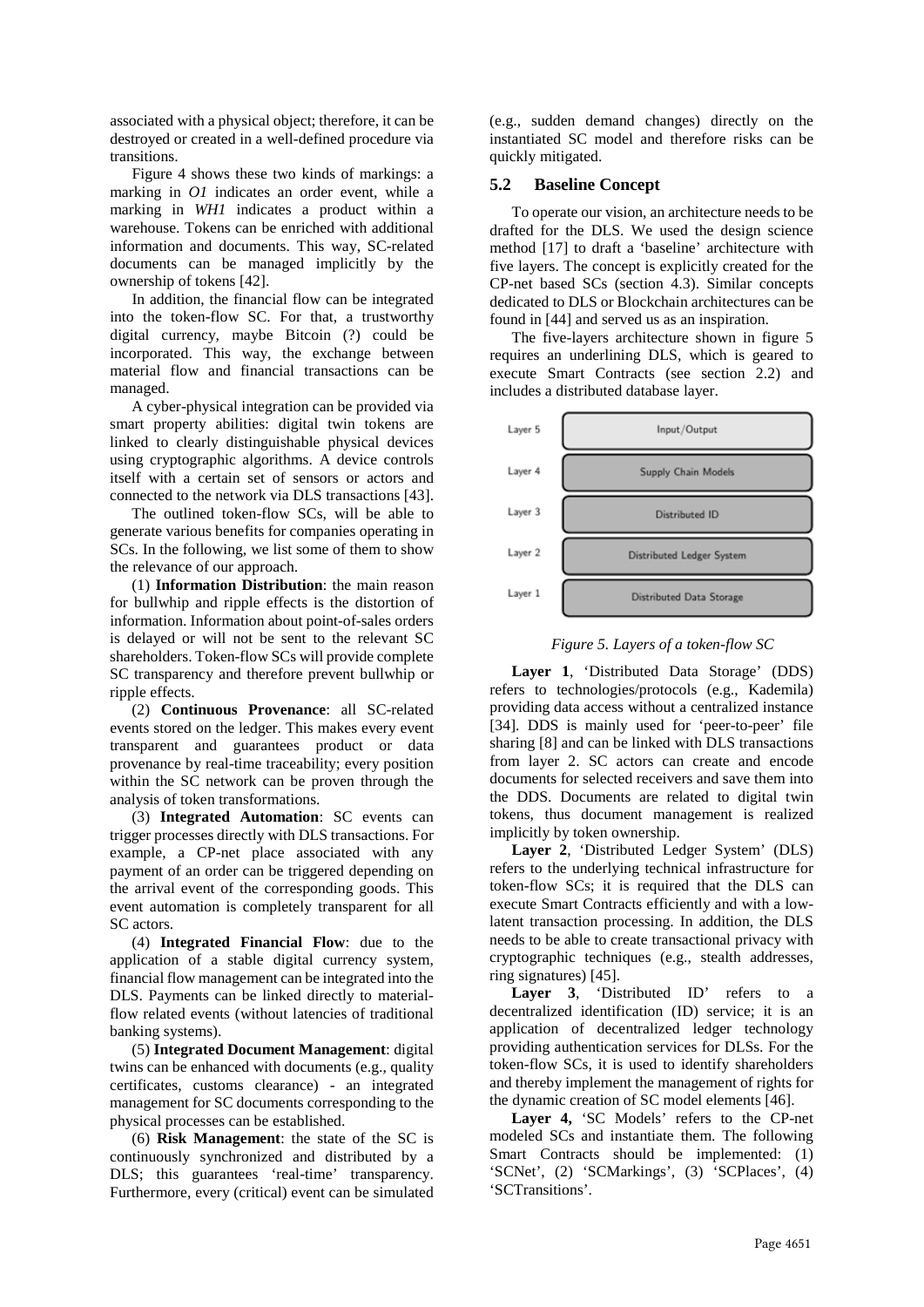SCNet (1) is a contract instancing the closed CPnet - each SCNet (1) encapsulates a SCMarking (2) instance, a set of SCPlaces (3) and SCTransitions (4) to realize a SCNet (1). SCNet (1) itself is responsible for managing user access privileges to different parts and dynamic changes of the CP-net by adding or removing places/transitions. SCMarking (2) is a contract needed to define unique identifiable and undividable tokens. It acts similar to [39], but for an enclosed set of network SCPlaces (3) and SCTransitions (4). SCPlaces (3) and SCTransitions (4) stand for single CP-net graph nodes; each node has a unique address for receiving and sending tokens. Places and transitions represent the corresponding CP-net functionality and they are dedicated to managing the token transactions feasibility (accept and decline tokens) and to create respectively destroy tokens.

Layer 5, 'Input/Output' provides access to layer 4 in three ways, (1) Oracle events (2) cyber/physical (CPS) linkage and (3) analysis of the transaction ledger. Oracle events are places in the SC model, which can create marking tokens; the creation of the token is triggered by an external event (e.g., payment confirmation, goods arrival). Each external intervention or control is realized by Oracle events. In [23] the concept of Smart Contacts is extended to so-called 'smart properties' or 'proplets'; the idea behind is to enhance physical objects with embedded property rights; the proplets should be able to monitor smaller devices (e.g., sensors or effectors). Smart properties or proplets can be implemented by using DLS as a virtual part of a CPS.

Deniaud et al. [47] realize smart properties or proplets with hardware-bound cryptographic keys and an appropriate protocol. A similar cyberphysical-linkage approach should be utilized for token-flow SCs. Therefore, digital twin tokens are bound to a physical device; the device owns a DLS address to accept and send transactions. This way, actors can track events or be informed when specific events occur. Also, parts of the SCs can interact autonomously as a container equipped with sensors can interact with a transport ship.

# **6 Conclusion and Outlook**

To answer our first research question – how digital SC integration can be accelerated with DLS – we proposed to model digital SCs with CP-nets, which allows instantiating SC models on a DLS. As a suitable DLS, we have identified those that possess properties, such as Ethereum, which can execute code for Smart Contracts.

For our approach, we selected the promising approach of DLSs as the underlying infrastructure because of their specific characteristics described in section 2.2 and 2.3. By using design science [17] as our guiding steps, we carried out a systematic literature review in order to evaluate the status of

digital SCs and, in particular, to identify the challenges that may be solved by using DLSs.

The outlined challenges or deficits of the current DLS (section 2.3, 3.3) gave us some verification of the relevance of our research. Using a step by step approach [48], we modeled exemplary SCs based on CP-nets to sketch 'virtual twin' scenarios (section 4.2); this supports our second research question of how a modeling formalism can be used to transmit and operate SCs or SC elements via DLSs.

In chapter 5, we answered the third research question by developing a rough prototypical concept, the token-flow SC, for instancing CP-net models as input/instance for DLSs (section 5.1).

To complete our idea, we sketched a baseline architecture to operate and execute the token-flow SCs (section 5.2).

According to [17], the proof of a designed artifact needs to be carried out in an appropriate environment (in our case e.g., real-life SCs in a company) to achieve empirical validation. This is a pending next step, which we declare as the next research task.

For further research, many open questions and challenges need to be answered: for example, the DLS underlying technical implementations tend to result in significantly huge nets. With regard to our intention, a potential solution could be an enlarged system to instantiate hierarchies of CP-net based SCs so that the CP-net marking tokens can be forwarded to a hierarchy node, which represents, in turn, a SC sub-system – this must be explored in the near future.

The nearest next fields of research closely related to our presented vision goes towards the DLS for SCs. Our next research will go first in the refinement of the CP-net based SCs with an introduction of Petri-net hierarchies. In addition, we will work on an approach for smoothly rolling back DLS transactions, which is necessary e.g., to deal with errors. Furthermore, we plan to develop a working prototype to evaluate the concept and architecture within real world environments.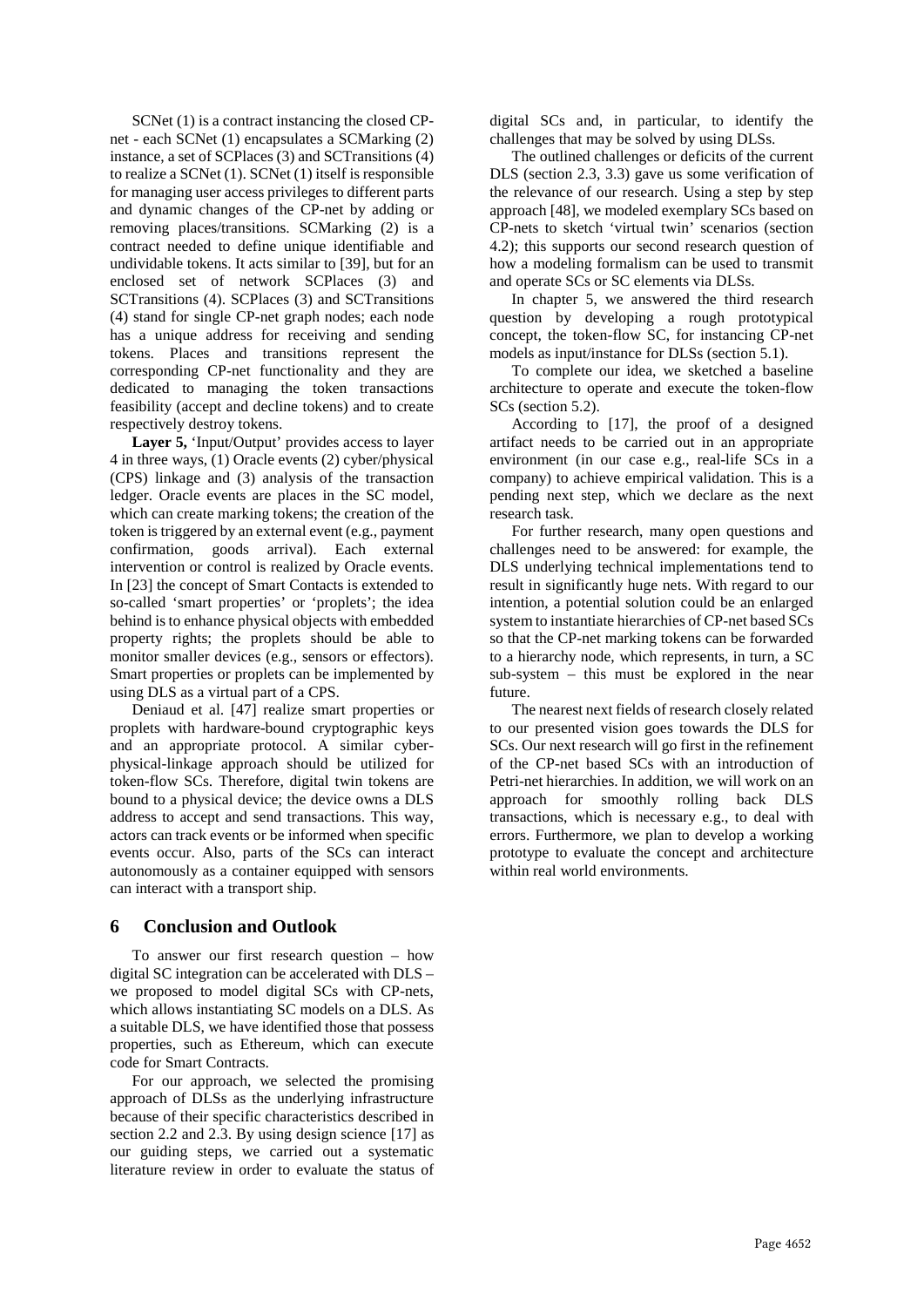# **7 References**

- [1] K. Wüst and A. Gervais, "Do you need a blockchain?", in *International Association for Cryptologic Research Archive, IACR*, https://eprint.iacr.org/2017/375.pdf, 2017.
- [2] M. Crosby, Nachiappan, P. Pattanayak, S. Verma and V. Kalyanamaran, "BlockChain Technology: Beyond Bitcoin", 2016. [Online]. http://scet.berk eley.edu/wp-content/uploads/AIR-2016-Blockch ain.pdf.
- [3] Bank for International Settlement, "Distributed ledger technology in payment, clearing and settlement", 2017. [Online]. www.bis.org/cpmi/ publ/d157.pdf.
- [4] S. Nakamoto, "Bitcoin: A Peer-to-Peer Electronic Cash System", 2008. [Online]. http://bitcoin.org/bitcoin.pdf.
- [5] J. Bonneau, A. Miller, J. Clark, A. Narayanan, J. Kroll and E. Felten, "SoK: Research Perspectives and Challenges for Bitcoin and Cryptocurrencies", in *IEEE Symposium on Security and Privacy*, San Jose, USA, 2015. pp. 104-121.
- [6] N. Szabo, "The Idea of Smart Contracts", 1997. [Online]. https://tinyurl.com/Szabo.
- [7] BlockchainHub, "Smart Contracts", 2018. https://blockchainhub.net/smartcon tracts.
- [8] S. Chen, R. Shi, Z. Ren, J. Yan, Y. Shi and J. Zhang, "A Blockchain-based Supply Chain Quality Management Framework", in *14th IEEE International Conference on e-Business Engineering*, *ICEBE 2017,* Shanghai, China, 2017. pp. 172-176.
- [9] Ö. Özer and Y. Zheng, "Establishing Trust and Trustworthiness for Supply Chain Information Sharing", in *Ha A., Tang C. (eds) Handbook of Information Exchange in Supply Chain Management. Springer Series in Supply Chain Management 5*. Springer, Cham, pp 287-312.
- [10] H. Wu, Z. Li, B. King, Z. Miled, J. Wassick and J. Tazelaar, "A Distributed Ledger for Supply Chain Physical Distribution Visibility", in *37th IEEE International Conference on Distributed Computing Systems ICDCSW*, Atlanta, USA. www.mdpi.com/2078-2489/8/4/137/pdf, 2017.
- [11] K. Korpela, J. Hallikas and T. Dahlberg, "Digital" Supply Chain Transformation towards Blockchain integration", in *Presentation HICSS 50 DSC*, Hawaii, 2017.
- [12] H.L. Lee, S. Whang (2004), "E-Business and Supply Chain Integration", in *The Practice of Supply Chain Management: Where Theory and Application Converge. International Series in Operations Research & Management Science 62*, Springer, Boston, MA.
- [13] X. Zhang, L. Qiang and T. Wu, "Petri-net based applications for supply chain management: An overview", in *IEEE International Conference on Industrial Engineering and Engineering Management 49(13), IEEEM2011*, Singapore. 2011. pp. 3939-3961.
- [14] V. Buterin, "Ethereum: a next generation smart contract and decentralized application platform", 2013. [Online]. https://github.com/ethereum /wiki/wiki/White-Paper.
- [15] Deloitte, "Getting smart about smart contracts", 2016. in *CFO Insights*, [Online]. www2.deloitte.com/content/dam/Deloitte/us/Do cuments/finance/us-cfo-insights-getti ng-smart-contracts.pdf.
- [16] A. Third and J. Domingue, "Linked Data Indexing of Distributed Ledgers", in *Proceedings of the 26th International Conference on World Wide Web Companion, WWW 2017*, Perth, Australia. https://dl.acm.org/citation.cfm?id=30 53895, 2017. pp. 1431-1436.
- [17] A. Hevner, S. March, J. Park and S. Ram, "Design Science in Information Systems Research", in *MIS Quarterly 28(1)*, 2004. pp. 75- 105.
- [18] D. Tranfield, D. Denyer and P. Smart, "Towards a methodology for developing evidenceinformed management knowledge by means of systematic review", in *British Journal of Management 14(3)*, 2003. pp. 207-222.
- [19] S. Boell and D. Cecez-Kecmanovic, "A hermeneutic approach for conducting literature<br>reviews and literature searches". in and literature searches", in *Communications of the Association for Information Systems 34(1)*, 2014, pp. 257-286. pp. 257-286.
- [20] F. Tschorsch and B. Scheurmann, "Bitcoin and Beyond: A Technical Survey on Decentralized Digital Currencies", in *IEEE Communications Surveys & Tutorials 18(3)*, 2016.
- [21] J. Brito and A. Castillo, "Bitcoin: A primer for policy makers", 2014. in *Technology Policy 29(4),* Mercatus Center, George Mason University.
- [22] R. Beck, C. Becker, J. Lindman and M. Rossi, "Opportunities and Risks of Blockchain Technologies", Dagstuhl Reports, Saarbrücken, 2017.
- [23] N. Szabo, "Formalizing and Securing Relationships on Public Networks", 1997. [Online]. https://tinyurl.com/szabo1997network.
- [24] L. Luu, D. Chu, H. Olickel, P. Saxena and A. Hobor, "Making smart contracts smarter", in *International Association for Cryptologic Research Archive, IACR,* http://eprint.iacr. org/2016/633, 2016.
- [25] J. Stark, "Making sense of blockchain smart contracts", 2016. [Online]. www.coindesk .com/making-sense-smart-contracts/, 2016.
- [26] J. Xu (2016). "Are blockchains immune to all malicious attacks?", in *Financial Innovation 2(25)*, Springer, Berlin, Heidelberg.
- [27] T. Kostis and C. Papadopoulos, "A design model and a production-distribution and inventory planning model of a multi-node,multi-product supply chain network", in *Escalafón Planta Técnica, SSMSO'15*, Volos, Greece, 2015. pp. 229-236.